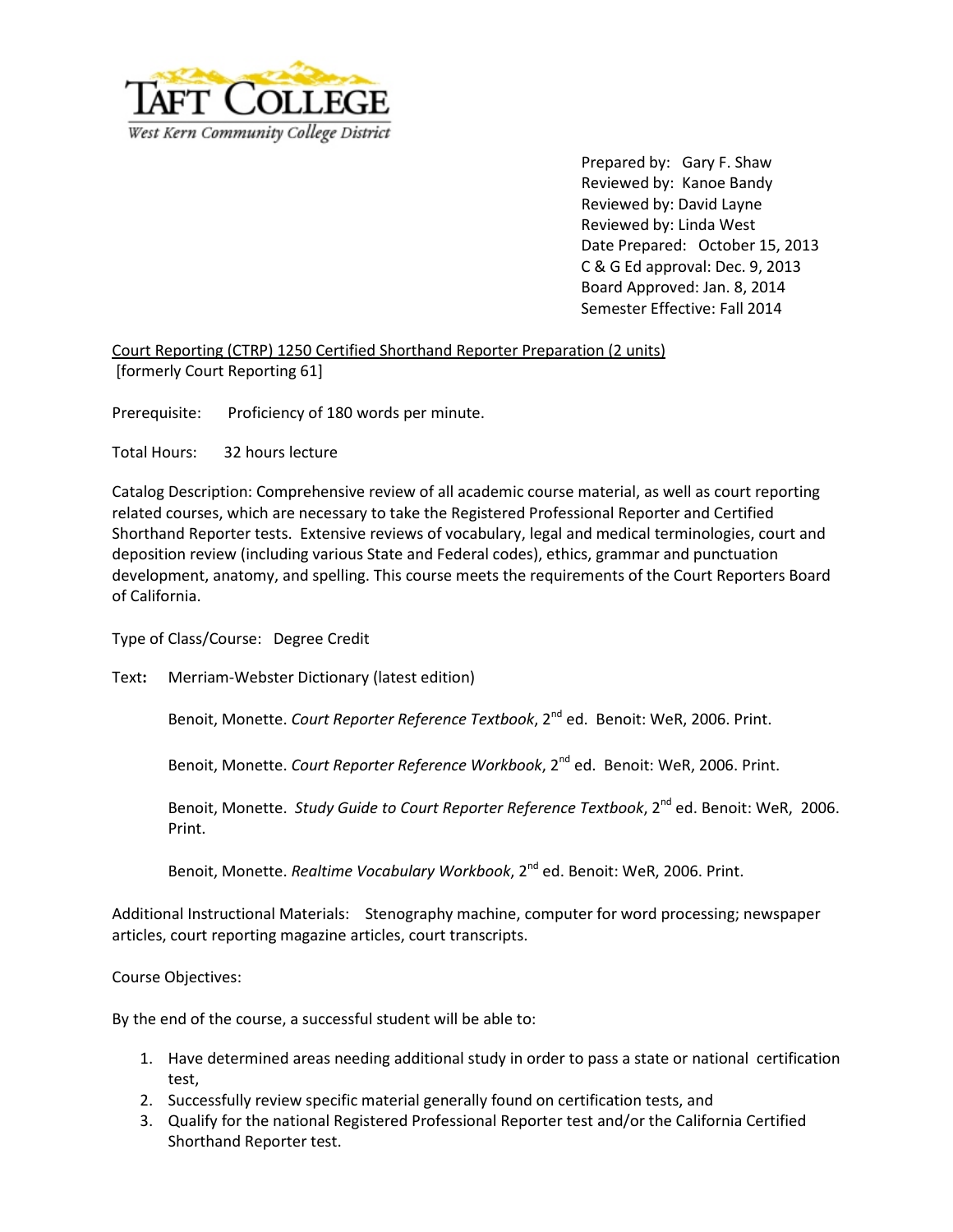

Course Scope and Content (Lecture):

- Unit I: Court and Deposition Procedures
	- A. Review textbook Chapters specific to Court and Deposition Procedures
- Unit II: Spelling and Vocabulary
	- A. Review textbook chapters specific to Spelling and Vocabulary guidelines in relation to Court Reporting
	- B. Medical terminology
- Unit III: California Codes
	- A. Review textbook chapters specific to California Codes for the Court Reporter

Unit IV: Ethics for Court Reporters

A. Review pertinent textbook material concerning ethical behavior for court reporters

Unit V: Professional Practices

- A. Business etiquette, professional appearance, attitude and demeanor
- B. Interviewing skills
- C. Resume writing

Learning Activities Required Outside of Class:

The students in this class will spend a minimum of 4 hours per week outside of the regular class time doing the following:

- 1. Studying for the Professional Practice and English portions the state certification, if applicable
- 2. Studying for the national Registered Professional Reporter exam, if applicable
- 3. Independent review outside class of all courses taken
- 4. Studying material provided by instructor for both the RPR and CSR

Methods of Instruction:

- 1. Direction and instruction
- 2. Small group topic discussion
- 3. Demonstration of student knowledge through quizzes and tests

Methods of Evaluation:

1. Assessment test given at onset of class